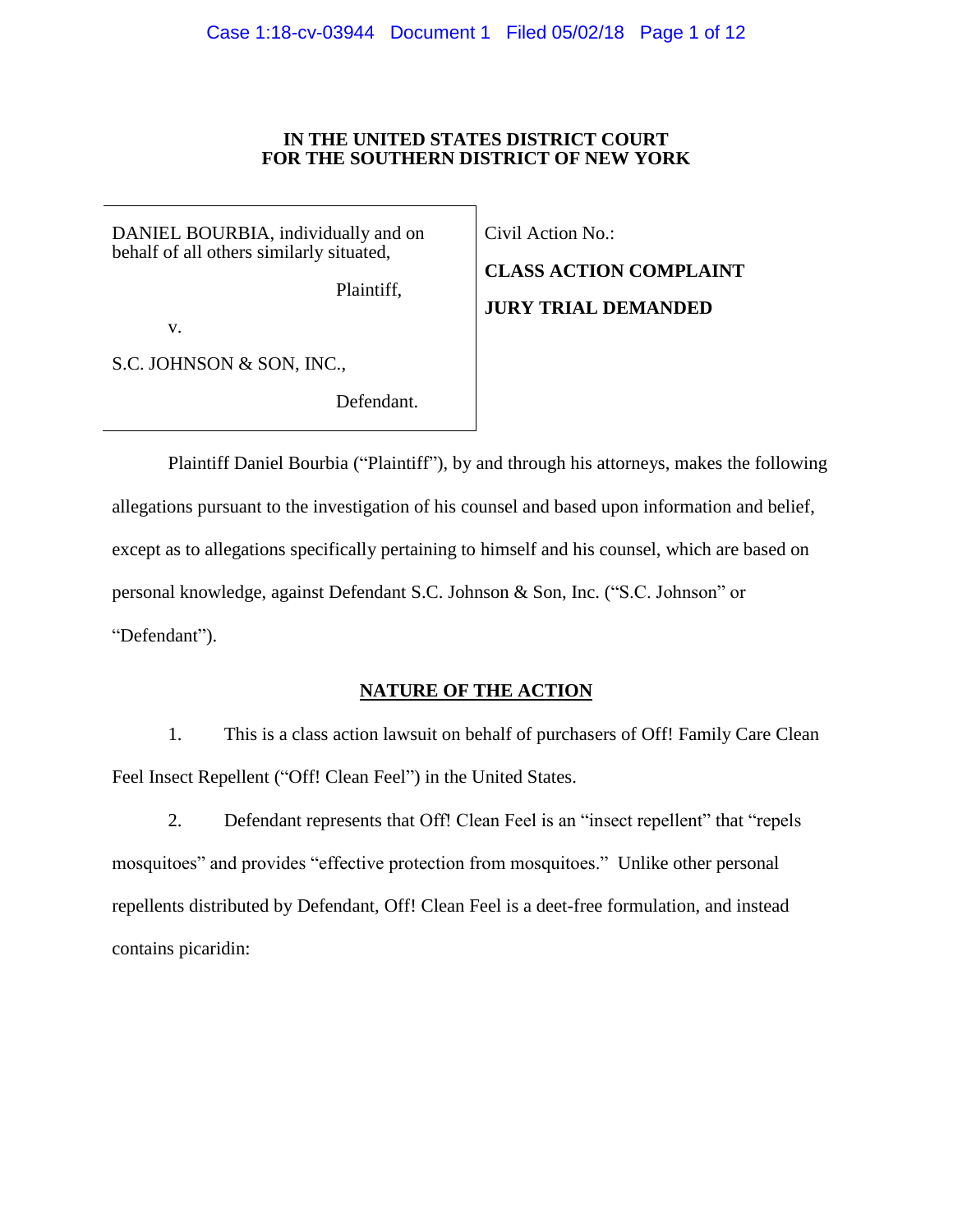

3. Unfortunately for consumers however, Off! Clean Feel is a complete sham. Scientific evidence shows that Off! Clean Feel does not repel mosquitos. The product is ineffective and worthless.

4. Independent laboratory testing commissioned by Plaintiff's counsel in early 2018 revealed that Off! Clean Feel was ineffective in repelling Aedes mosquitoes and Culex mosquitoes – the two most worrisome and common species of mosquitos found in the United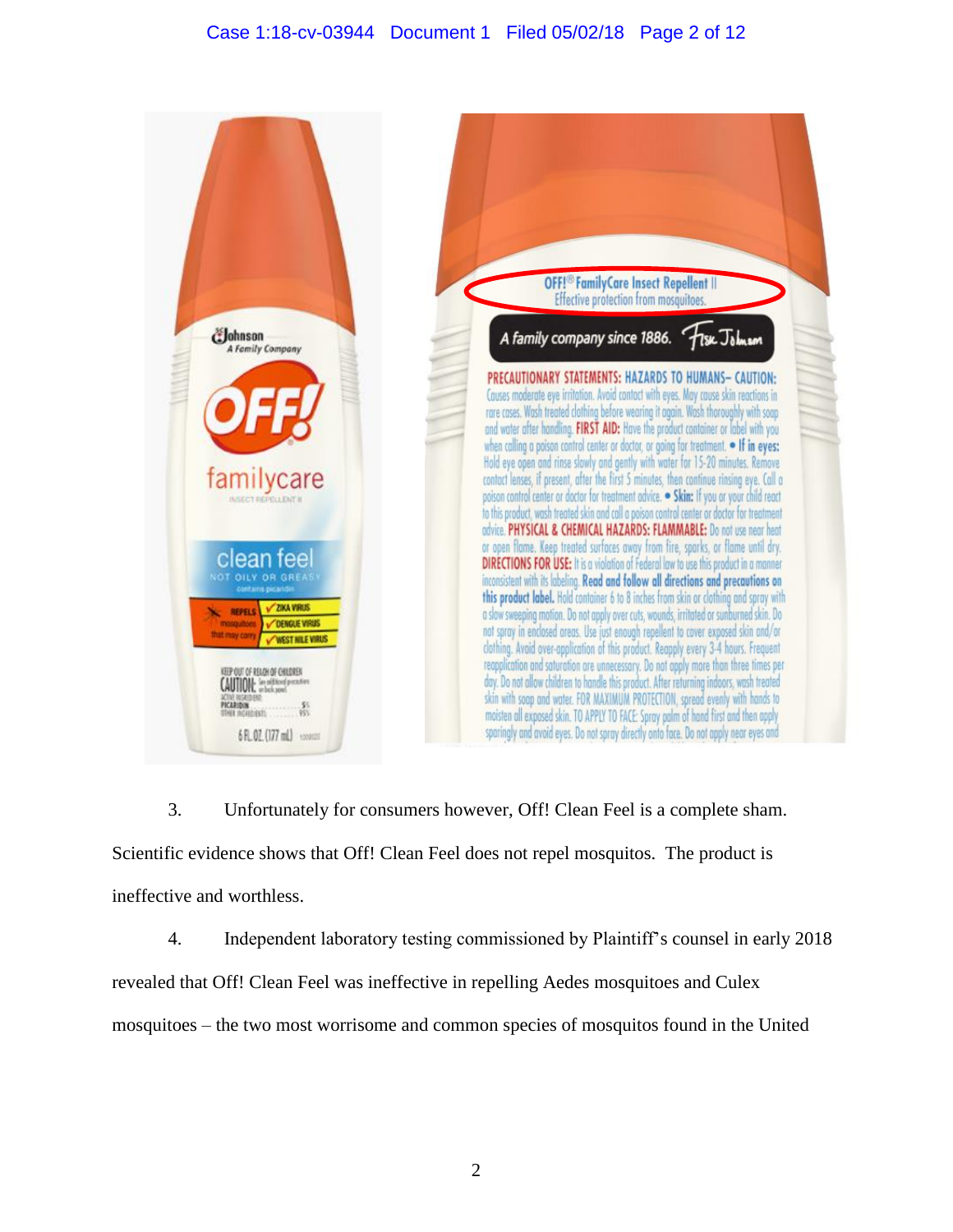### Case 1:18-cv-03944 Document 1 Filed 05/02/18 Page 3 of 12

States.<sup>1</sup> Defendant's Product failed the laboratory testing almost immediately—within half an hour of application, all of the test subjects were bitten by both species of mosquitos.

5. This is a stark contrast to the instructions of the product, which specify to "[r]eapply every 3-4 hours. Frequent reapplication and saturation are unnecessary. Do not apply more than three times per day."

6. Off! Clean Feel also flunked 2016 testing by Consumer Reports "to see how effectively it protects against Aedes mosquitos (that tend to bite during the day and can spread Zika) and Culex mosquitos (nighttime biters that can spread West Nile)."<sup>2</sup> During the Consumer Reports testing, the subjects were bitten by both species of mosquitos within one hour after application of Off! Clean Feel.<sup>3</sup> This led Consumer Reports to conclude that Off! Clean Feel exhibited "[p]oor performance at repelling mosquitos."<sup>4</sup>

7. Upon information and belief, Defendant has sold millions of units of Off! Clean Feel by promising consumers an effective insect repellent.

8. Plaintiff is a purchaser of Off! Clean Feel who asserts claims on behalf of himself and similarly situated purchasers of Off! Clean Feel for violations of the consumer protection laws of New York, unjust enrichment, breach of express warranty and fraud.

### **PARTIES**

9. Plaintiff Daniel Bourbia is a citizen of New York who resides in New York, New

York. Mr. Bourbia purchased Off! Clean Feel from a Duane Reade store located in New York,

 1 *See* https://www.nytimes.com/2016/06/29/nyregion/mosquitoes-diseases-zika-virus.html

<sup>2</sup> *See* https://www.consumerreports.org/products/insect-repellent/off-familycare-ll-clean-feel-291704/overview/

<sup>3</sup> *See* https://www.consumerreports.org/content/dam/cro/news\_articles/health/Consumer-Reports-Insect-Repellent-Ratings-February-2016.pdf.

<sup>4</sup> *See* https://www.consumerreports.org/products/insect-repellent/off-familycare-ll-clean-feel-291704/overview/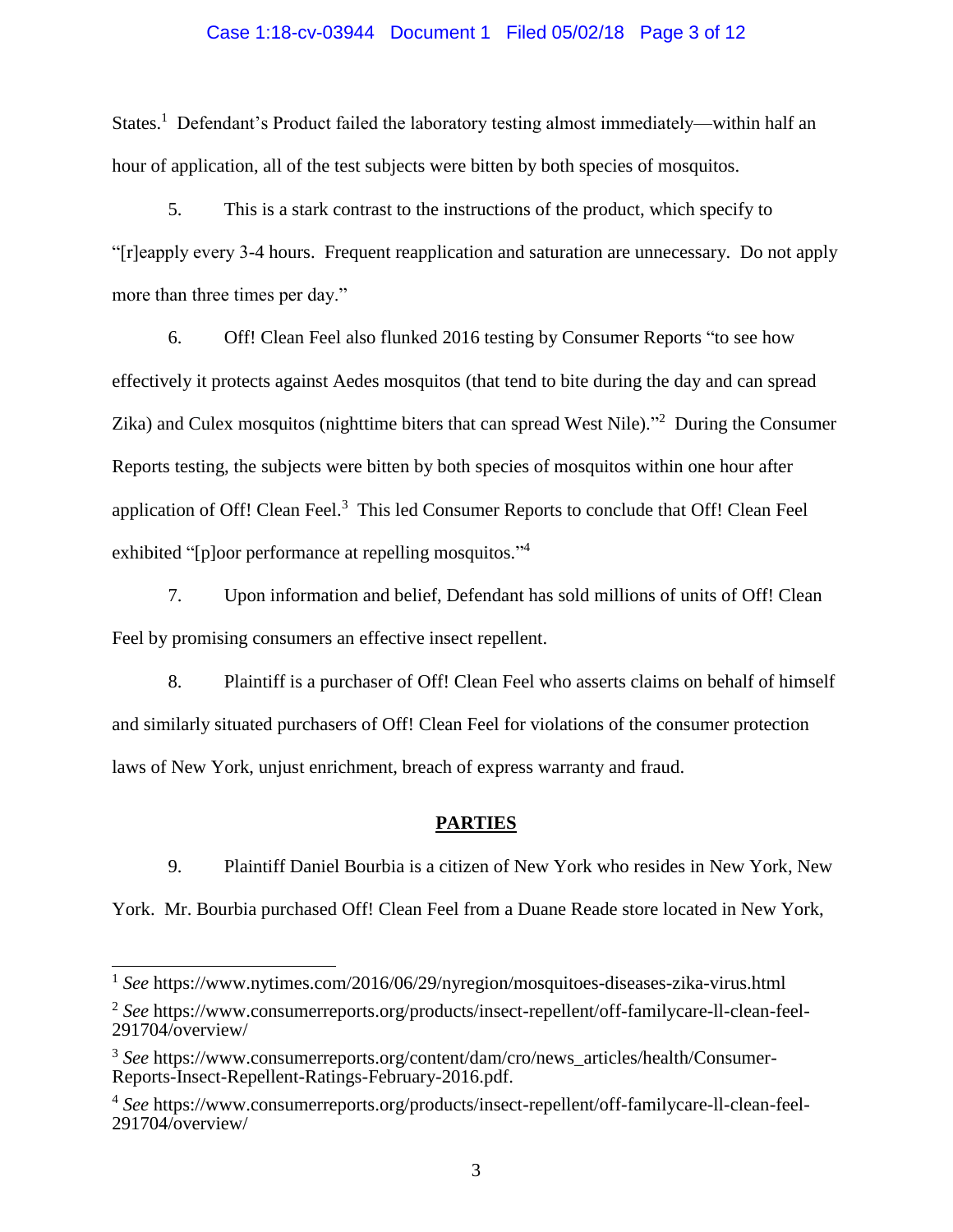### Case 1:18-cv-03944 Document 1 Filed 05/02/18 Page 4 of 12

New York, in the summer of 2016 for approximately \$7. Prior to purchase, Mr. Bourbia carefully read the Off! Clean Feel bottle's labeling, including the representations that it was an "insect repellent," that it "repels mosquitoes," and that it provided "effective protection from mosquitoes." Mr. Bourbia believed these statements to mean that Off! Clean Feel would repel mosquitos and relied on them in that he would not have purchased Off! Clean Feel at all, or would have only been willing to pay a substantially reduced price for Off! Clean Feel, had he known that these representations were false and misleading. Plaintiff Bourbia used the product as directed, but it did not provide effective production from mosquitos, as advertised.

10. Defendant S.C. Johnson & Son is a Wisconsin corporation with its principal place of business in Racine, Wisconsin. Defendant distributes Off! Clean Feel throughout the United States.

### **JURISDICTION AND VENUE**

11. This Court has jurisdiction over this action pursuant to 28 U.S.C. § 1332(d) because there are more than 100 class members and the aggregate amount in controversy exceeds \$5,000,000.00, exclusive of interest, fees, and costs, and at least one Class member is a citizen of a state different from Defendant.

12. Venue is proper in this judicial district pursuant to 28 U.S.C. § 1391 because Defendant does business throughout this District.

13. All conditions precedent necessary for filing this Complaint have been satisfied and/or such conditions have been waived by the conduct of the Defendant.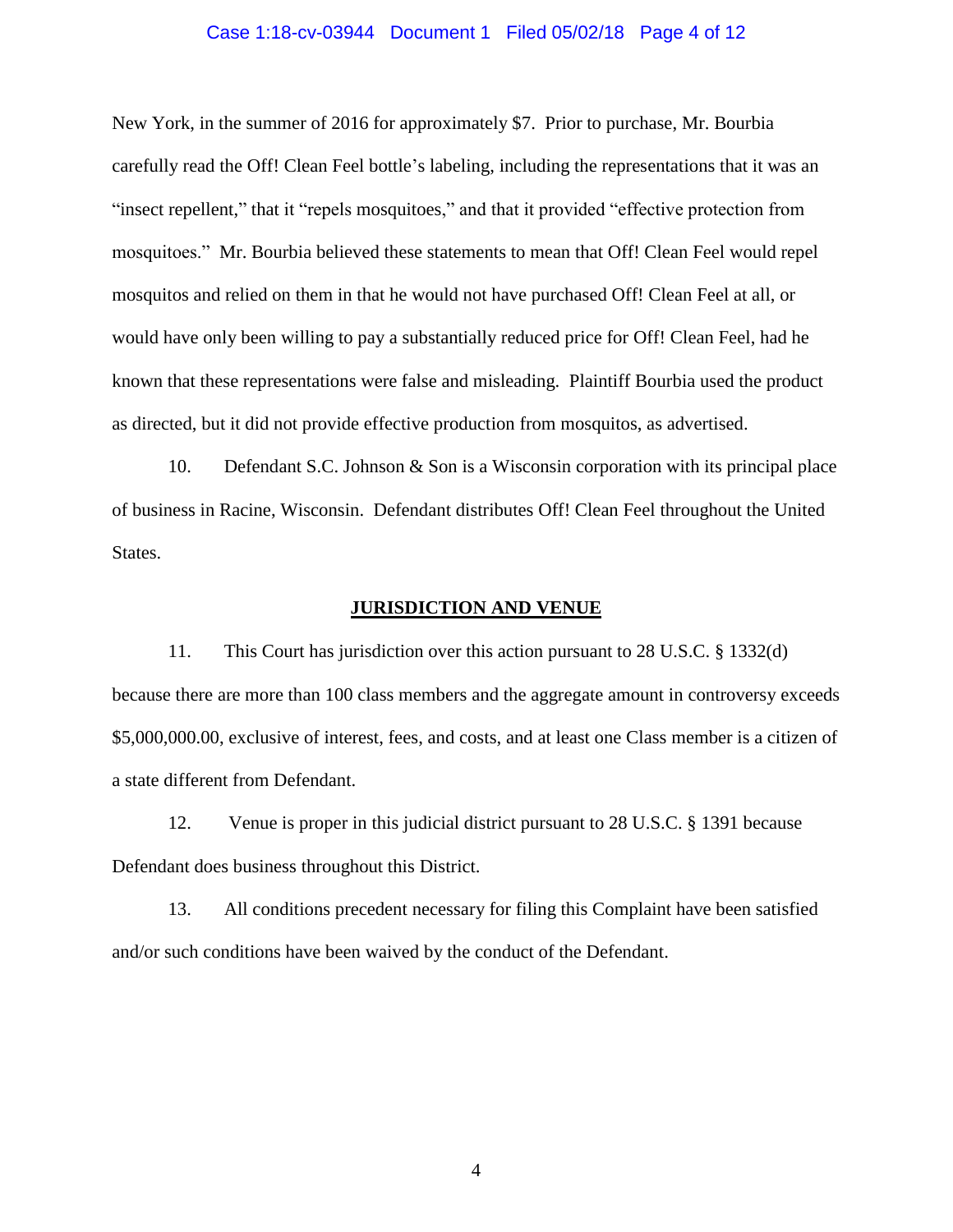### **CLASS REPRESENTATION ALLEGATIONS**

14. Mr. Bourbia seeks to represent a class defined as all persons in the United States who purchased Off! Clean Feel (the "Class"). Excluded from the Class are persons who made such purchase for purpose of resale.

15. Mr. Bourbia also seeks to represent a subclass defined as all Class members who purchased Off! Clean Feel in New York (the "New York Subclass").

16. Members of the Class and New York Subclass are so numerous that their individual joinder herein is impracticable. On information and belief, members of the Class and New York Subclass number in the millions. The precise number of Class members and their identities are unknown to Plaintiff at this time but may be determined through discovery. Class members may be notified of the pendency of this action by mail and/or publication through the distribution records of Defendant and third-party retailers and vendors.

17. Common questions of law and fact exist as to all Class members and predominate over questions affecting only individual Class members. Common legal and factual questions include, but are not limited to whether Defendant's labeling, marketing and promotion of Off! Clean Feel is false and misleading.

18. The claims of the named Plaintiff are typical of the claims of the Class in that the named Plaintiff was exposed to Defendant's false and misleading marketing and promotional materials and representations, purchased Off! Clean Feel, and suffered a loss as a result of that purchase.

19. Plaintiff is an adequate representative of the Class and Subclass because his interests do not conflict with the interests of the Class members he seeks to represent, he has retained competent counsel experienced in prosecuting class actions, and he intends to prosecute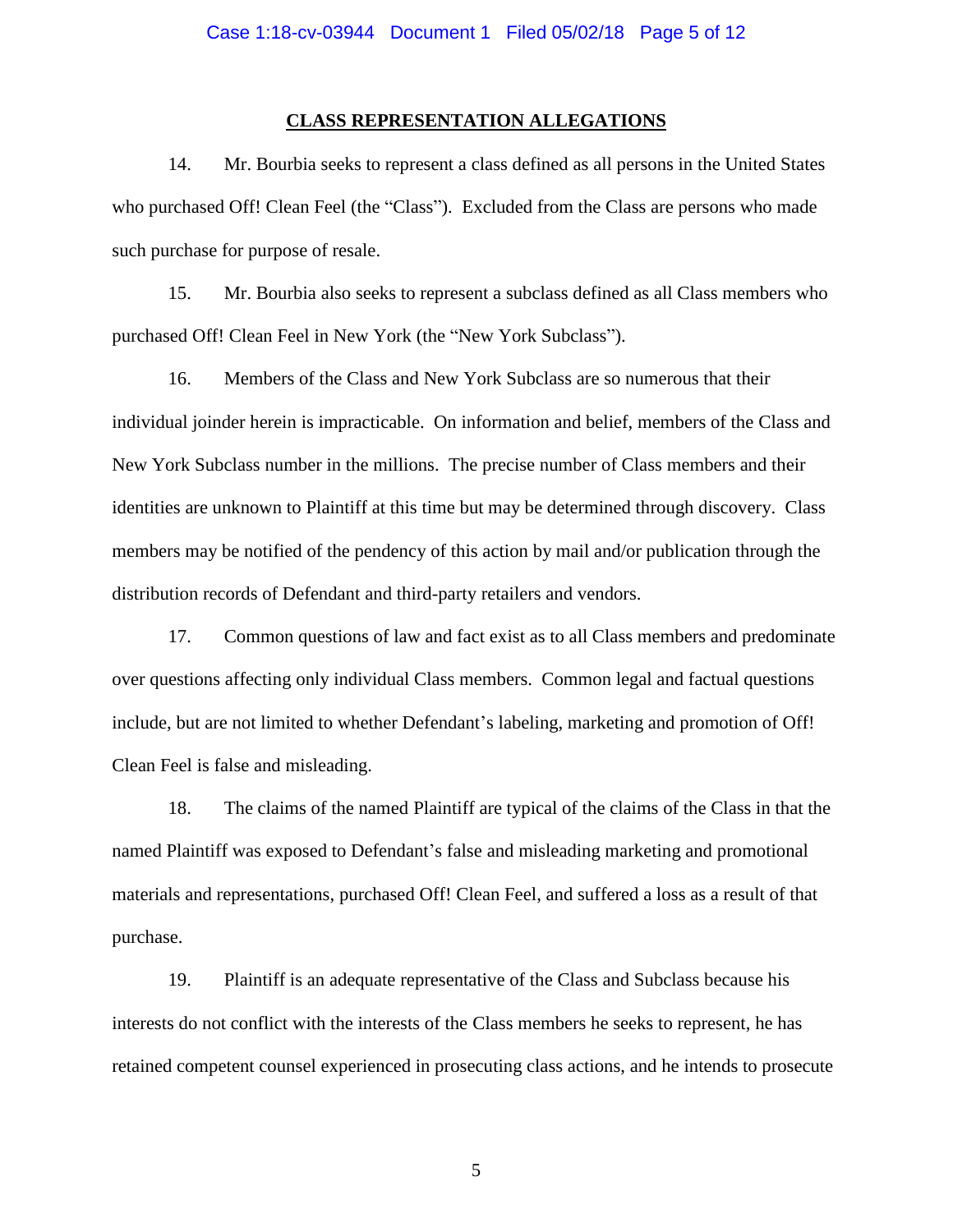### Case 1:18-cv-03944 Document 1 Filed 05/02/18 Page 6 of 12

this action vigorously. The interests of Class members will be fairly and adequately protected by Plaintiff and his counsel.

20. The class mechanism is superior to other available means for the fair and efficient adjudication of the claims of Class members. Each individual Class member may lack the resources to undergo the burden and expense of individual prosecution of the complex and extensive litigation necessary to establish Defendant's liability. Individualized litigation increases the delay and expense to all parties and multiplies the burden on the judicial system presented by the complex legal and factual issues of this case. Individualized litigation also presents a potential for inconsistent or contradictory judgments. In contrast, the class action device presents far fewer management difficulties and provides the benefits of single adjudication, economy of scale, and comprehensive supervision by a single court on the issue of Defendant's liability. Class treatment of the liability issues will ensure that all claims and claimants are before this Court for consistent adjudication of the liability issues.

#### **COUNT I**

### **Deceptive Acts Or Practices, New York Gen. Bus. Law § 349**

21. Plaintiff incorporates by reference and re-alleges each and every allegation set forth above as though fully set forth herein.

22. Plaintiff brings this claim individually and on behalf of members of the New York Subclass against Defendant.

23. By the acts and conduct alleged herein, Defendant committed unfair or deceptive acts and practices by making false representations on the label of Off! Clean Feel.

24. The foregoing deceptive acts and practices were directed at consumers.

25. The foregoing deceptive acts and practices are misleading in a material way because they fundamentally misrepresent the ability of Off! Clean Feel to repel mosquitos.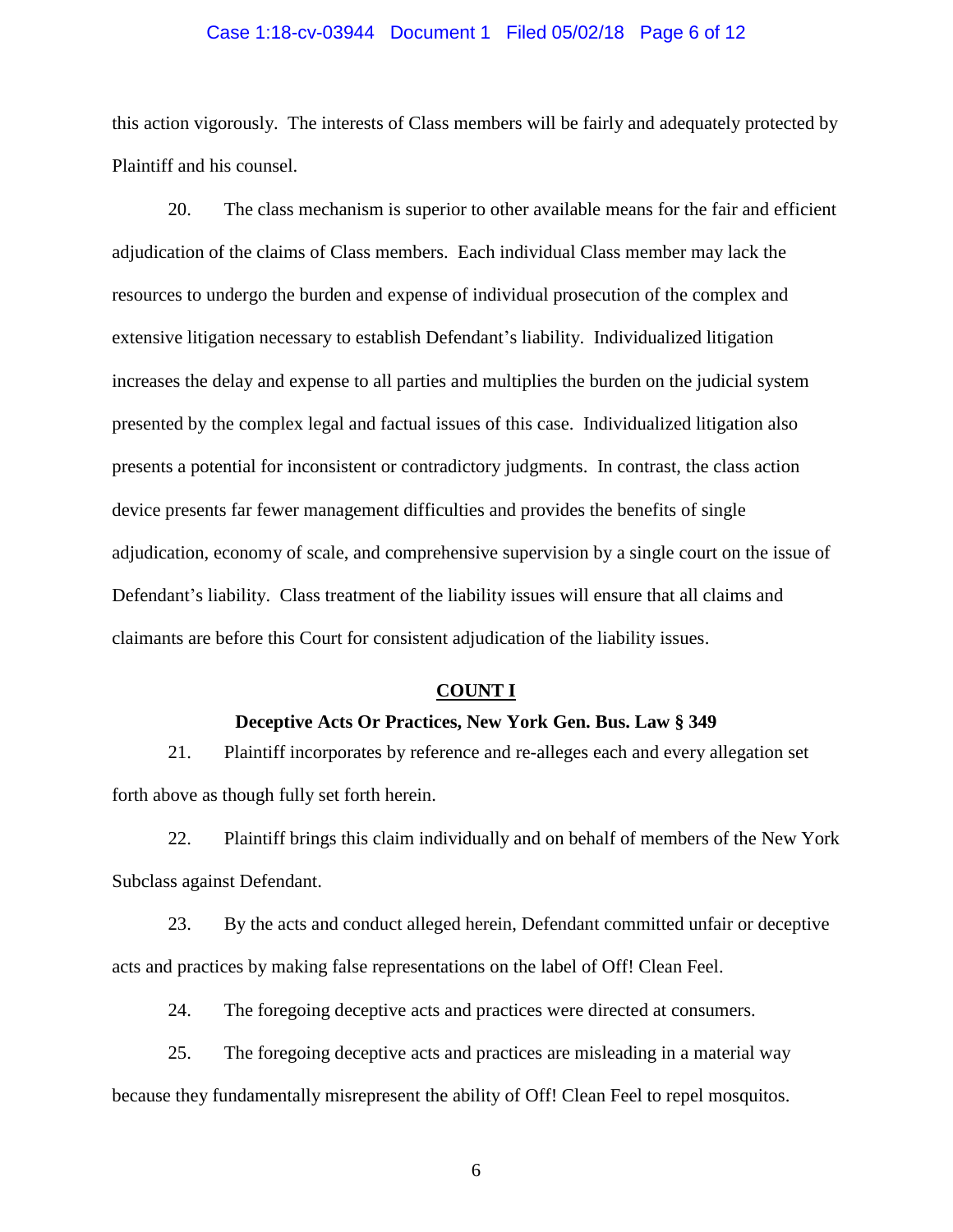### Case 1:18-cv-03944 Document 1 Filed 05/02/18 Page 7 of 12

26. Plaintiff and members of the New York Subclass were injured as a result because (a) they would not have purchased Off! Clean Feel if they had known that Off! Clean Feel was ineffective to repel mosquitos, and (b) they overpaid for Off! Clean Feel on account of its misrepresentation that it is an "insect repellent" that "repels mosquitoes" and provides "effective protection from mosquitoes."

27. On behalf of himself and other members of the New York Subclass, Plaintiff seeks to enjoin the unlawful acts and practices described herein, to recover their actual damages or fifty dollars, whichever is greater, three times actual damages, and reasonable attorneys' fees.

### **COUNT II**

### **False Advertising, New York Gen. Bus. Law § 350**

28. Plaintiff incorporates by reference and re-alleges each and every allegation set forth above as though fully set forth herein.

29. Plaintiff brings this claim individually and on behalf of members of the New York Subclass against Defendant.

30. Based on the foregoing, Defendant has engaged in consumer-oriented conduct that is deceptive or misleading in a material way which constitutes false advertising in violation of Section 350 of the New York General Business Law by misrepresenting on the labeling of Off! Clean Feel its ability to repel mosquitoes.

31. The foregoing advertising was directed at consumers and was likely to mislead a reasonable consumer acting reasonably under the circumstances.

32. This misrepresentation has resulted in consumer injury or harm to the public interest.

33. As a result of this misrepresentation, Plaintiff and members of the New York Subclass have suffered economic injury because (a) they would not have purchased Off! Clean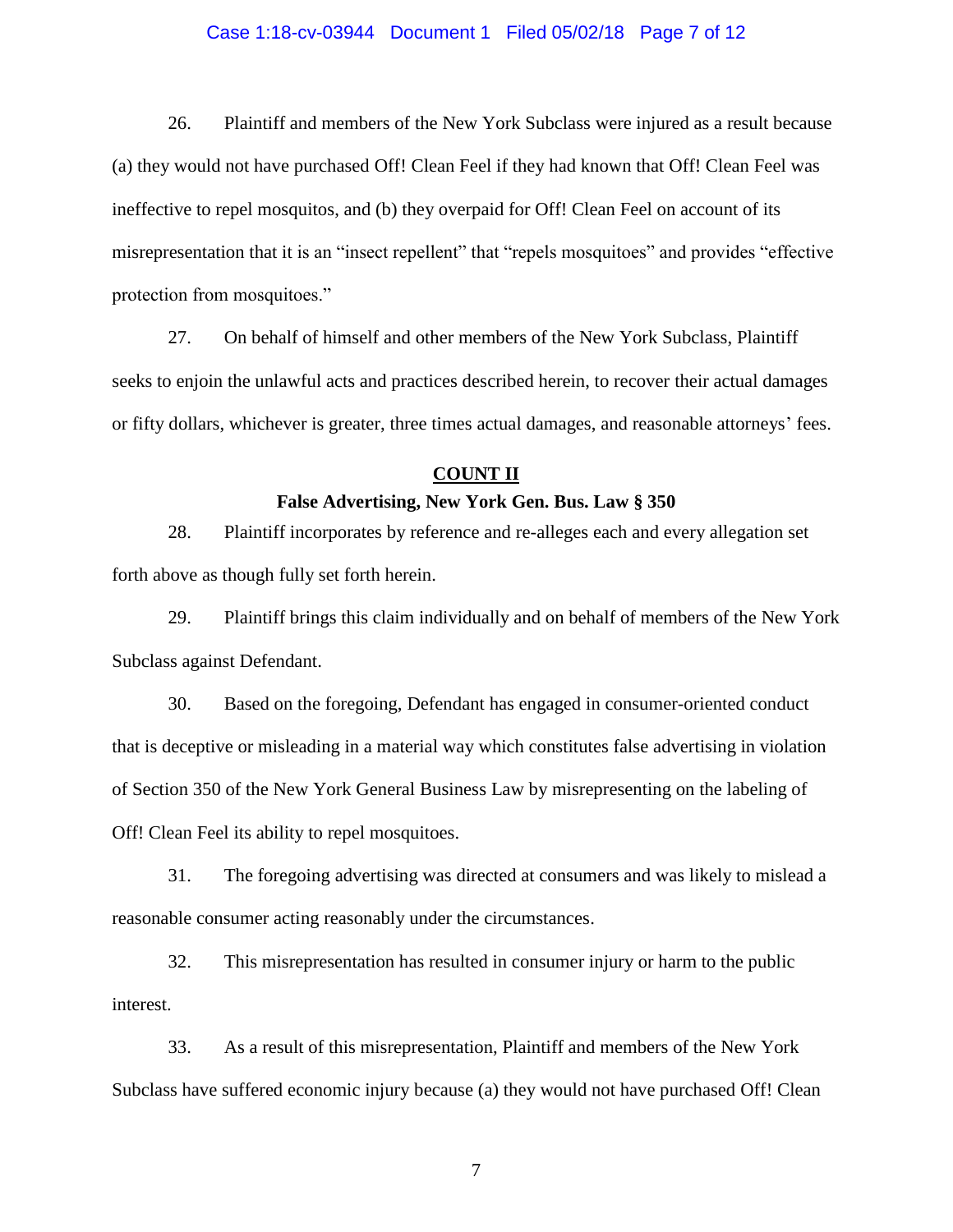### Case 1:18-cv-03944 Document 1 Filed 05/02/18 Page 8 of 12

Feel if they had known that Off! Clean Feel was ineffective to repel mosquitos, and (b) they overpaid for Off! Clean Feel on account of its misrepresentation that it was an "insect repellent" that "repels mosquitoes" and provides "effective protection from mosquitoes."

34. On behalf of himself and other members of the New York Subclass, Plaintiff seeks to enjoin the unlawful acts and practices described herein, to recover their actual damages or five hundred dollars, whichever is greater, three times actual damages, and reasonable attorneys' fees.

# **COUNT III**

### **Unjust Enrichment**

35. Plaintiff incorporates by reference and re-alleges each and every allegation set forth above as though fully set forth herein.

36. Plaintiff brings this claim individually and on behalf of members of the Class and New York Subclass against Defendant.

37. Plaintiff and Class members conferred benefits on Defendant by purchasing Off! Clean Feel.

38. Defendant has knowledge of such benefits.

39. Defendant has been unjustly enriched in retaining the revenues derived from Plaintiff's and Class members' purchases of Off! Clean Feel. Retention of those moneys under these circumstances is unjust and inequitable because Defendant misrepresented that Off! Clean Feel was an "insect repellent" that "repels mosquitoes" and provides "effective protection from mosquitoes."

40. Because Defendant's retention of the non-gratuitous benefits conferred on it by Plaintiff and Class members is unjust and inequitable, Defendant must pay restitution to Plaintiff and the Class members for their unjust enrichment, as ordered by the Court.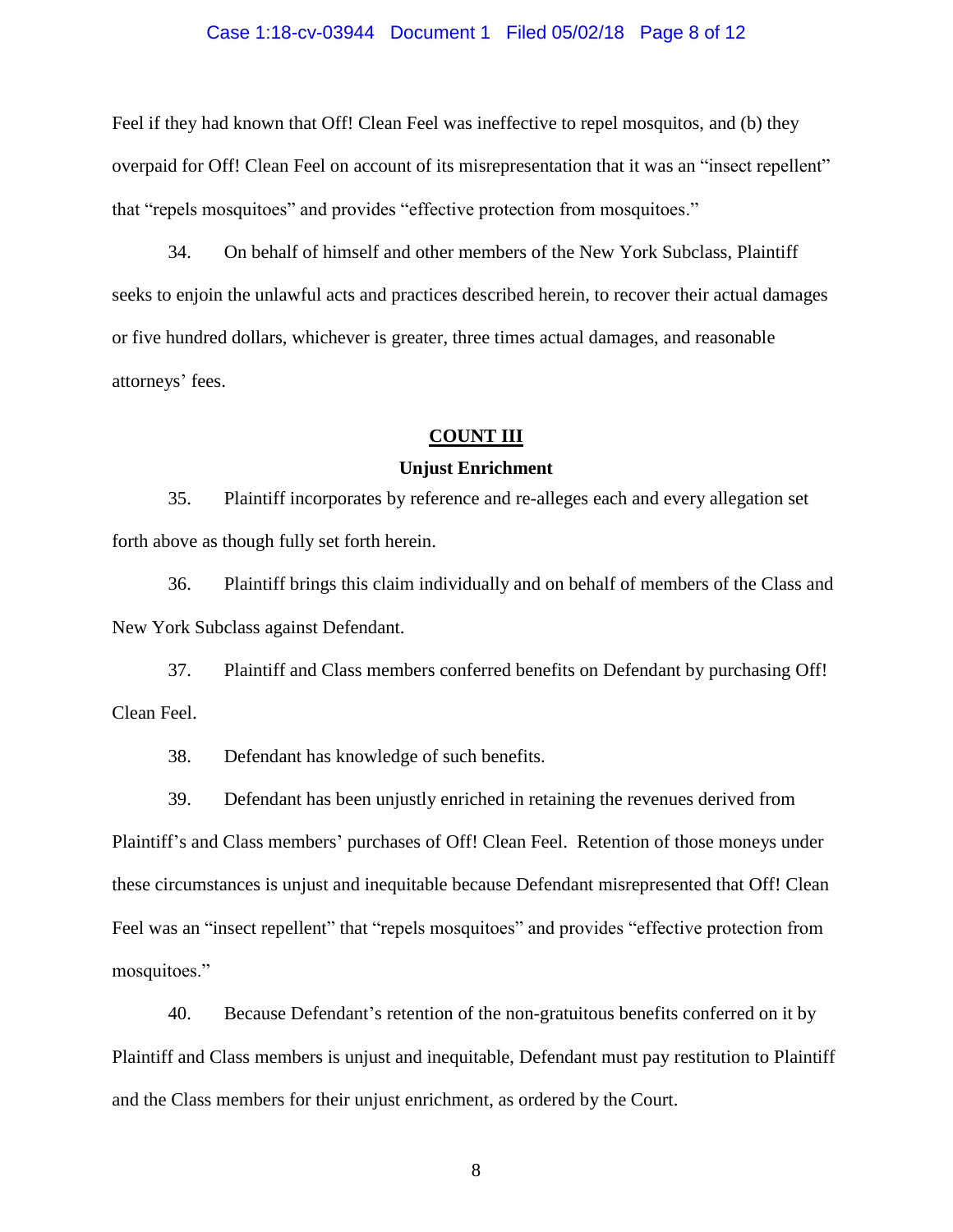# **COUNT IV**

# **Breach of Express Warranty**

41. Plaintiff incorporates by reference and re-alleges each and every allegation set forth above as though fully set forth herein.

42. Plaintiff brings this claim individually and on behalf of members of the Class and New York Subclass against Defendant.

43. In connection with the sale of Off! Clean Feel, Defendant, as the designer, manufacturer, marketer, distributor, and/or seller issued written warranties by representing that Off! Clean Feel is an "insect repellent" that "repels mosquitoes" and provides "effective protection from mosquitoes."

44. In fact, Off! Clean Feel does not conform to the above-referenced representations because Off! Clean Feel is ineffective to repel mosquitos.

45. Plaintiff and Class members were injured as a direct and proximate result of Defendant's breach because (a) they would not have purchased Off! Clean Feel if they had known that Off! Clean Feel was ineffective to repel mosquitos, and (b) they overpaid for Off! Clean Feel on account of its misrepresentation that it is an "insect repellent" that "repels mosquitoes" and provides "effective protection from mosquitoes."

# **COUNT V**

# **Fraud**

46. Plaintiff hereby incorporates by reference and re-alleges each and every allegation set forth above as though fully set forth herein.

47. Plaintiff brings this claim individually and on behalf of the members of the proposed Class and New York Subclass against Defendant.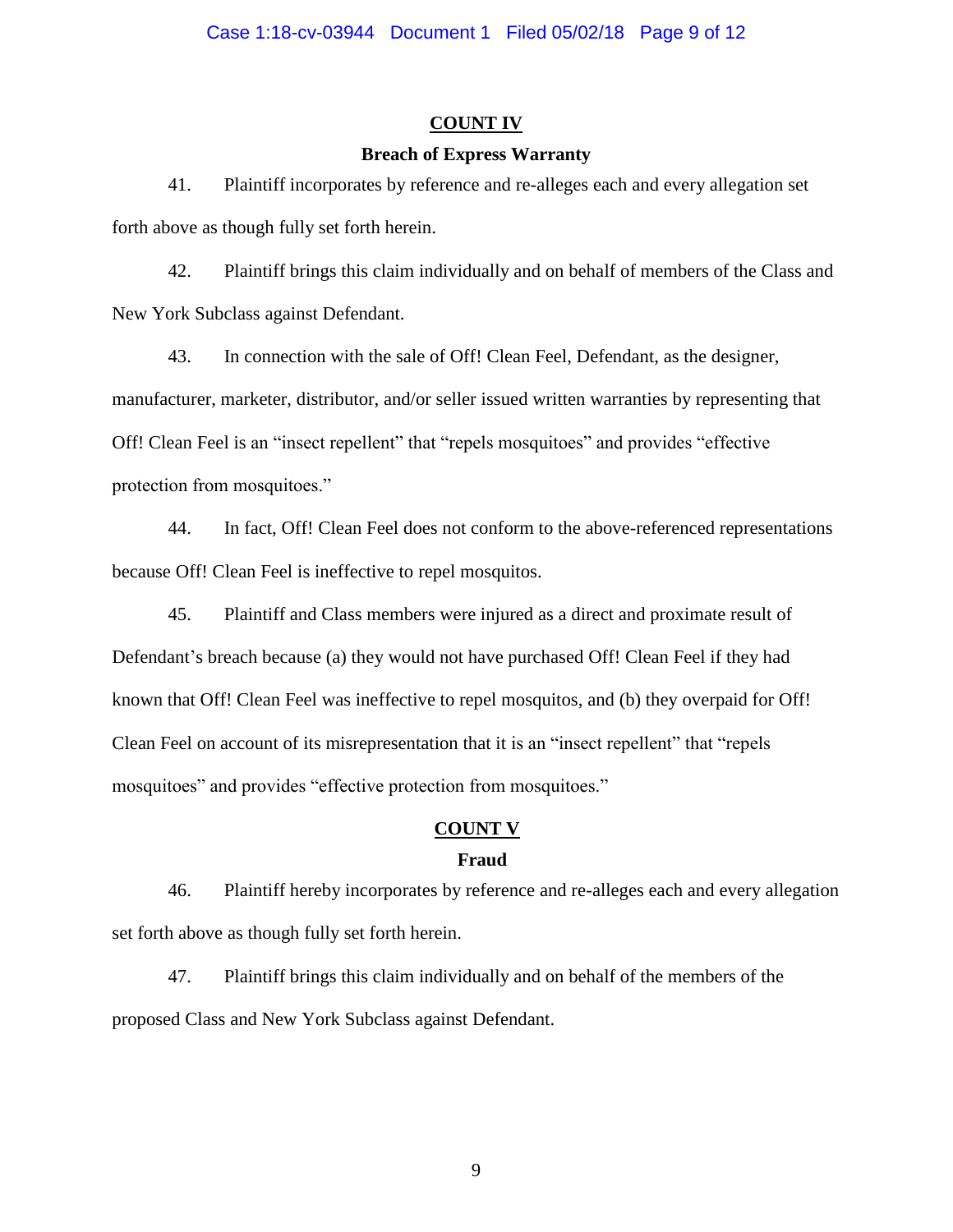### Case 1:18-cv-03944 Document 1 Filed 05/02/18 Page 10 of 12

48. As discussed above, Defendant misrepresented on Off! Clean Feel's labeling that it was an "insect repellent" that "repels mosquitoes" and provides "effective protection from mosquitoes."

49. The false and misleading representations and omissions were made with knowledge of their falsehood. Defendant is a top distributor of pest repellant products in the United States who is undoubtedly aware of the studies finding that its product does not work. Nonetheless, Defendant continues to sell its ineffective and worthless Off! Clean Feel to unsuspecting consumers.

50. The false and misleading representations and omissions were made by Defendant, upon which Plaintiff and members of the proposed Class and New York Subclass reasonably and justifiably relied, and were intended to induce and actually induced Plaintiff and members of the proposed Class and New York Subclass to purchase Off! Clean Feel.

51. The fraudulent actions of Defendant caused damage to Plaintiff and members of the proposed Class and Subclass, who are entitled to damages and other legal and equitable relief as a result.

#### **COUNT VI**

### **Magnuson-Moss Warranty Act**

52. Plaintiff hereby incorporates by reference and re-alleges each and every allegation set forth above as though fully set forth herein.

53. Plaintiff brings this case individually and on behalf of the members of the proposed Class against Defendant.

54. Off! Clean Feel is a consumer product as defined in 15 U.S.C. § 2301(1).

55. Plaintiffs and Class members are consumers as defined in 15 U.S.C. § 2301(3).

56. Defendant is a supplier and warrantor as defined in 15 U.S.C. § 2301(4) and (5).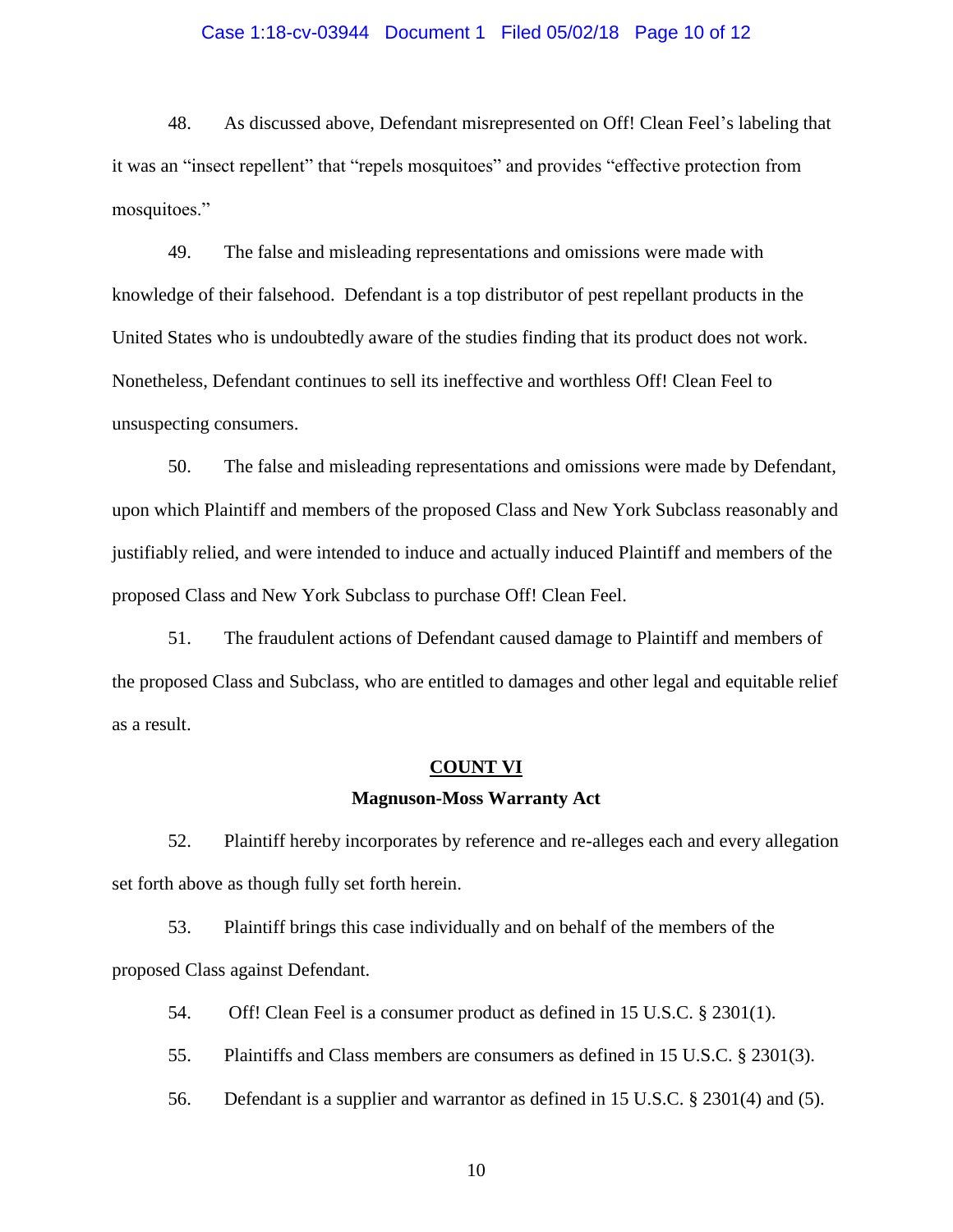### Case 1:18-cv-03944 Document 1 Filed 05/02/18 Page 11 of 12

57. In connection with the sale of Off! Clean Feel, Defendant issued written

warranties as defined in 15 U.S.C. § 2301(6), which warranted that it was an "insect repellent" that "repels mosquitoes" and provides "effective protection from mosquitoes." The period for effectiveness of the product was also stated in the directions: "reapply every 3-4 hours."

58. In fact, Off! Clean Feel is ineffective to repel mosquitoes.

59. By reason of Defendant's breach of warranty, Defendant violated the statutory rights due to Plaintiffs and Class members pursuant to the Magnuson-Moss Warranty Act, 15 U.S.C. §§ 2301, et seq., thereby damaging Plaintiffs and Class members.

60. Plaintiffs and Class members were injured as a direct and proximate result of Defendant's violation because (a) they would not have purchased Off! Clean Feel if they had known that Off! Clean Feel was ineffective to repel mosquitos, and (b) they overpaid for Off! Clean Feel on account of its misrepresentation that it is an "insect repellent" that "repels mosquitoes" and provides "effective protection from mosquitoes."

### **RELIEF DEMANDED**

61. WHEREFORE, Plaintiff, individually and on behalf of all others similarly situated, seeks judgment against Defendant, as follows:

- a. For an order certifying the nationwide Class and the New York Subclass under Rule 23 of the Federal Rules of Civil Procedure and naming Plaintiff as representative of the Class and New York Subclass and Plaintiff's attorneys as Class Counsel to represent the Class and New York Subclass members;
- b. For an order declaring that Defendant's conduct violates the statutes referenced herein;
- c. For an order finding in favor of Plaintiff, the nationwide Class, and the New York Subclass on all counts asserted herein;
- d. For compensatory, statutory, and punitive damages in amounts to be determined by the Court and/or jury;
- e. For prejudgment interest on all amounts awarded;